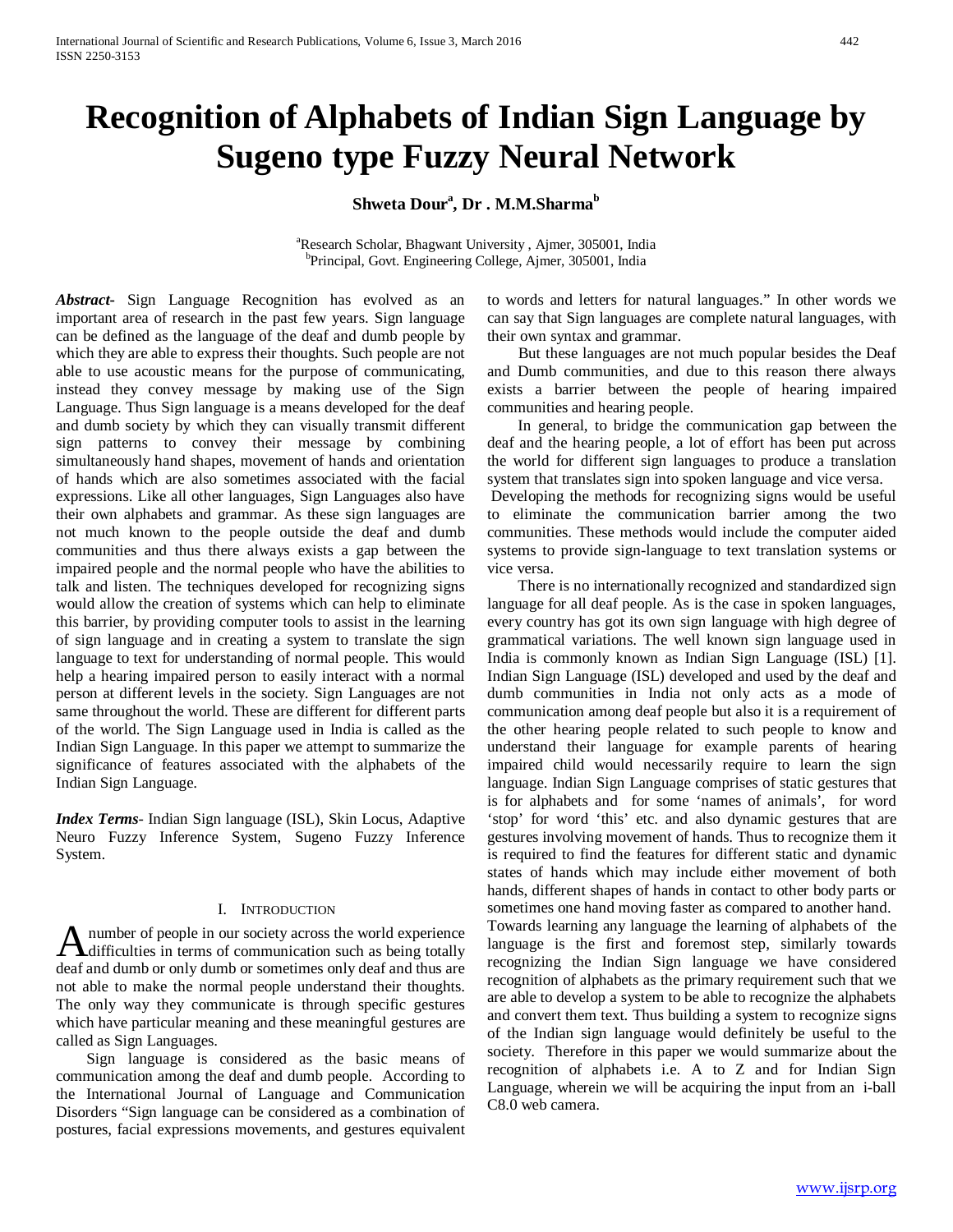#### II. RELATED WORK FOR OTHER SIGN LANGUAGES

 A number of researchers have proposed various different methods for sign language recognition systems. Usually these type of systems are developed by two approaches that is the Glove based approaches and the other is the vision based approaches. The glove based approaches do not require the detection of the hand as the hands are associated with the sensor gloves whereas the vision based analysis are based on the inputs images captured by cameras. Vision based analysis are comparatively user friendly as the users need not wear any type of bulky gloves over the hands and thus are more natural for developing sign language recognition systems. Though being user friendly the vision based systems are always associated with the complexities and challenges associated to the detection of bare hands from the camera inputs. Such vision based systems would initially require the detection and segmentation of hands from the acquired images. As we have concentrated over developing a vision based system so we provide the related work for the vision based analysis in this section.

 Agris[2] proposed an isolated sign recognition system based on a combination of Maximum A Posteriori estimation and Maximum Likelihood Linear Regression. They developed a method to specifically recognize the single or one handed signs. They implemented selected adaptation methods from speech recognition to improve the performance of their system when performing user independent recognition. A recognition rate of 78.6% was reported when recognizing 153 isolated signs.

 Juang[3] proposed a method for gesture recognition that was based on fuzzy temporal sequencing by the use of Fuzzified Takagi-Sugeno-Kang (TSK)-type Neural Network for hand gesture recognition. They applied their method to a gesture recognition task and experiments showed a recognition rate of 92%.

 Fang[4] addressed the problem of large vocabulary sign recognition by proposing a combination of self organizing feature maps, HMM's hierarchical decision tree, with low computational costs, for the recognition of isolated signs. Experiments were conducted on a data set of 61365 isolated samples of 5113 different signs. Results showed an average recognition rate of 91.6%.

 Byung[5] , presented the recognition of static gesture obtained from the images considering a 2D image plane. No other sensors or devices were considered associated with the hands. The recognition of static gestures was accomplished by the use of image moments obtained from the hand posture, and for dynamic gestures the movement trajectories for hands were considered and were recognized by use of Hidden Markov Models (HMMs) .

 Another example of a trainable hand-gesture recogniser was the work by Murakami &Taguchi [6] who used neural networks to recognise the Japanese kana manual alphabet because of the network's learning abilities. They attempted the work in two parts: the first part was to recognise postures (static hand positions) and the second part is to recognise gestures(moving hand and finger motions), which they claim were more difficult to recognise because of the motion. For posture recognition, Murakami and Taguchi used a backpropagation neural network with 13 input nodes, a hidden layer of 100 nodes and an output layer of 42 nodes. Each of the 13 input nodes represents one of the data items that the VPL DataGlove measured (10 finger angles, x, y, z, and yaw, pitch and roll). The 42 output nodes represent the 42 postures of the manual alphabet that were to be recognised. They trained their network with 206 learning patterns and it achieved a recognition rate of 98.0% for the registered trainer, and a recognition rate of 77.0% for gestures made by people that the network had not been trained on.

 T. Shanableh[7] developed a method for the recognition of isolated Arabic sign language. The system developed required the users to wear gloves so that the segmentation of hands becomes easier by the use of color segmentation. The system was user independent and the features extracted by the system were utilized for classification by two different approaches that were the K-NN and polynomial networks.

#### III. RELATED WORK FOR INDIAN SIGN LANGUAGES

 Attention towards the linguistic studies of ISL was started from the year 1978 onwards. Since then the ISL got the acceptance nationwide that it is the language of the deaf and dumb community of India having its own syntax , grammar and phonetics.

 Years after its acceptance as the sign language of the nation in the later decade of 2000, research began on ISL recognition system. Also there has not been found any remarkable work done in the area of Indian Sign language recognition systems. A few have been summarized below.

 Geetha[8] proposed a system for recognition of ISL by the use of piecewise polynomial functions to approximate the contours/surfaces by the use of small number of control points. The use of B-Spline approximation was adopted for the purpose of shape matching of ISL alphabets & numerals. Boundry tracing of the sign gesture was achieved in order to obtain the control points which were the Maximum curvature points. Next the control points were fitted with the piecewise continuous parametric polynomial functions called B-Spline curves. The thus obtained B-Spline curve for the purpose of sampling and smoothening undergone a set of iterations. After a series of iterations the maximum curvature points contributed to the shape of the gesture. The 2D space of the gesture was divided into 8 octants. Each octant was counted for the number of key points and thus the feature vector containing of set of 8 values each corresponding to the count of Maximum Curvature Points. Lastly the SVM classifier was utilized for recognition. The designed system achieved recognition rate of about 80% on an average for the static alphabets and numerals.

 P.Subha Rajam[9] presented a system for the the 32 combinations of binary number sign by the use of specifically right hand palm. The system was designed to scan the input image of right hand palm in order to identify the finger tip positions named as little fingers, ring finger, middle, index finger and thumb finger. To identify the finger they used the measurement of heights of the finger tips with respect to a reference point considered at the bottom of the palm close to the wrist. Euclidean distance measurement was used for the determination of these heights from the reference points. The points that were extracted by the edge images were assigned the binary code based on the 'UP' or 'DOWN' positions of the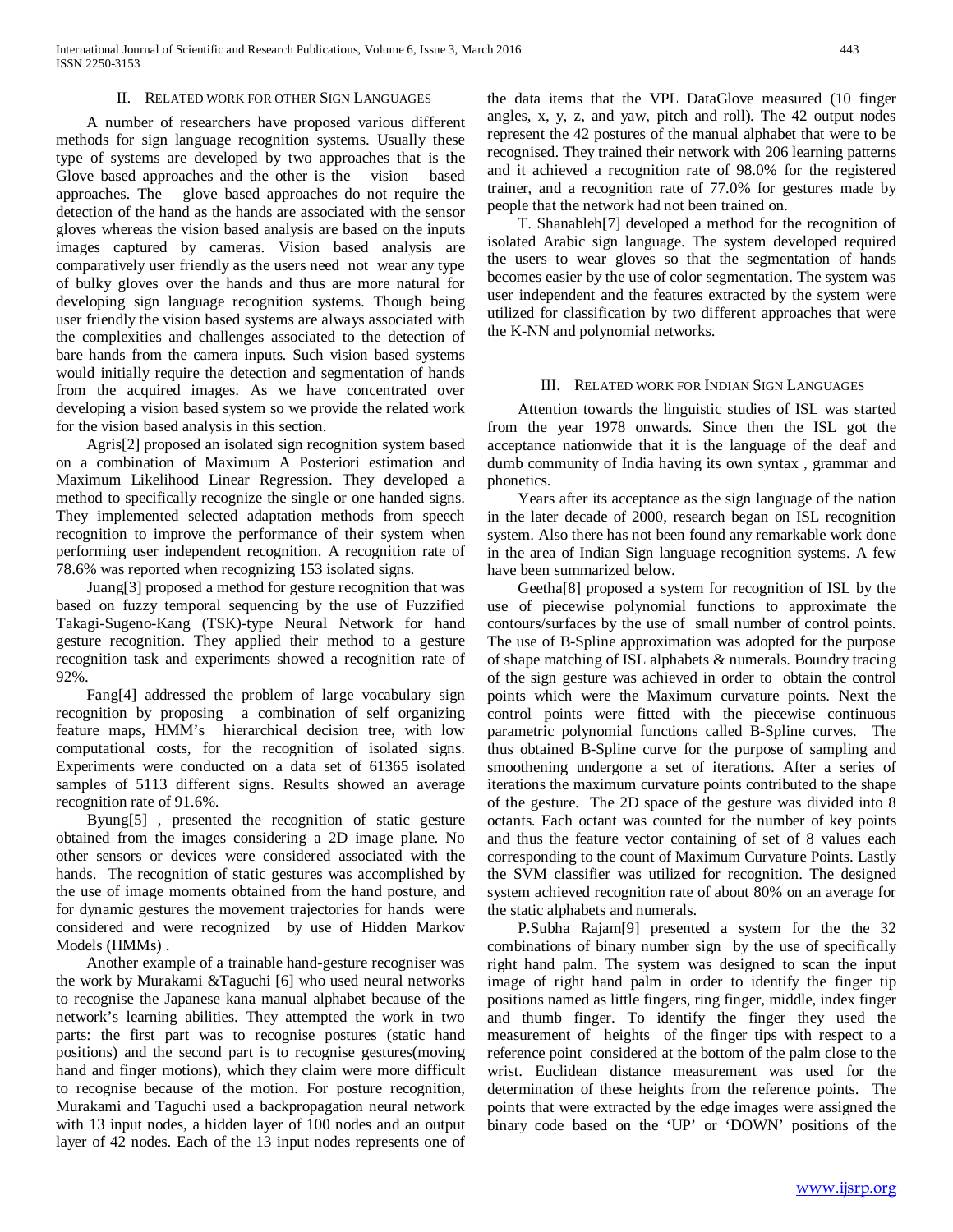fingers. The overall average recognition rate for two datasets was about 70- 80 %.

 Research on Indian Sign Language made by Pravin Futane and Dr.Rajiv[10] used feature extraction based on shape and geometry feature and lastly learning by General Purpose Fuzzy MinMax(GFMM)neural network.

#### IV. PROPOSED METHODOLOGY

 The proposed work in this paper concentrates over the vision based analysis for the recognition of alphabets of the Indian Sign language. The system would be designed to make the computer recognize the alphabets of Indian Sign Language. For the design of the proposed system the first thing required would be the detection of hand from the captured image by the camera.

#### 4.1 Skin Segmentation: Skin Locus

 Extraction of Skin Pixels from the color information can be crucial considering the appearance of skin in images is affected by different factors such as illumination, background and camera characteristics. Skin color model should be robust against environmental changes such as changes in the lightning conditions or changes in camera parameters and it should also work with users having different skin colors.

 In this paper, we have worked upon analyzing the different skin classification and modeling techniques which are based on color content in the visual spectrum. We have carried out the review and analysis which is divided into three separate parts firstly, we have reviewed the different color spaces that can be used for modeling of skin pixels as shown in Figure 4.1 Secondly, we have studied about the different skin modeling and classification approaches. Nevertheless the above mentioned approaches still have their own limitations owing to the real world conditions that may be illumination and other viewing conditions. Lastly we present our approach that we have used for skin-color detection and adaptation techniques to improve over the skin detection performance in the changing illumination and environmental conditions.



**Figure 4.1: Color space modeling for sample skin**

 Skin detection for the input images for any sign language recognition system plays an important role for the segmentation of the input image. As examined by [11] in the comparative study of different skin chrominance models for various different countries skin tones was done and was found that the most of the skin tones lie in the shell shaped area for the  $r - g$  color space that is called as Skin Locus. Soriano[12] proposed the skin locus as illustrated in Figure.4.2 to cope with the changes in the illumination conditions. We have followed the skin locus as proposed by Soriano but with normalized r-g color space with the changes in the thresholds of the skin tones so that the changes in thresholds are suitable for the Indian skin tone. We have employed a skin color distribution obtained empirically to plot the skin locus in the normalized r-g color space. The presence of r in the normalized color space will be deciding over the presence of skin with certain definite thresholds as presence of any threshold of red could not be considered to be presence of skin. Skin locus consists of the lower and upper bounds in form of quadratic equations as given below for g of the color space as the presence of g will be deciding the skin tone, the darker or lighter and the g of upper and lower bound is dependent on specific function of presence of r ,

The lower bound quadratic function for g is  $g = -0.67r2+0.765r+0.1584$ and the upper bound quadratic function is  $g = -1.3852r2 + 1.05r + 0.1652$ ,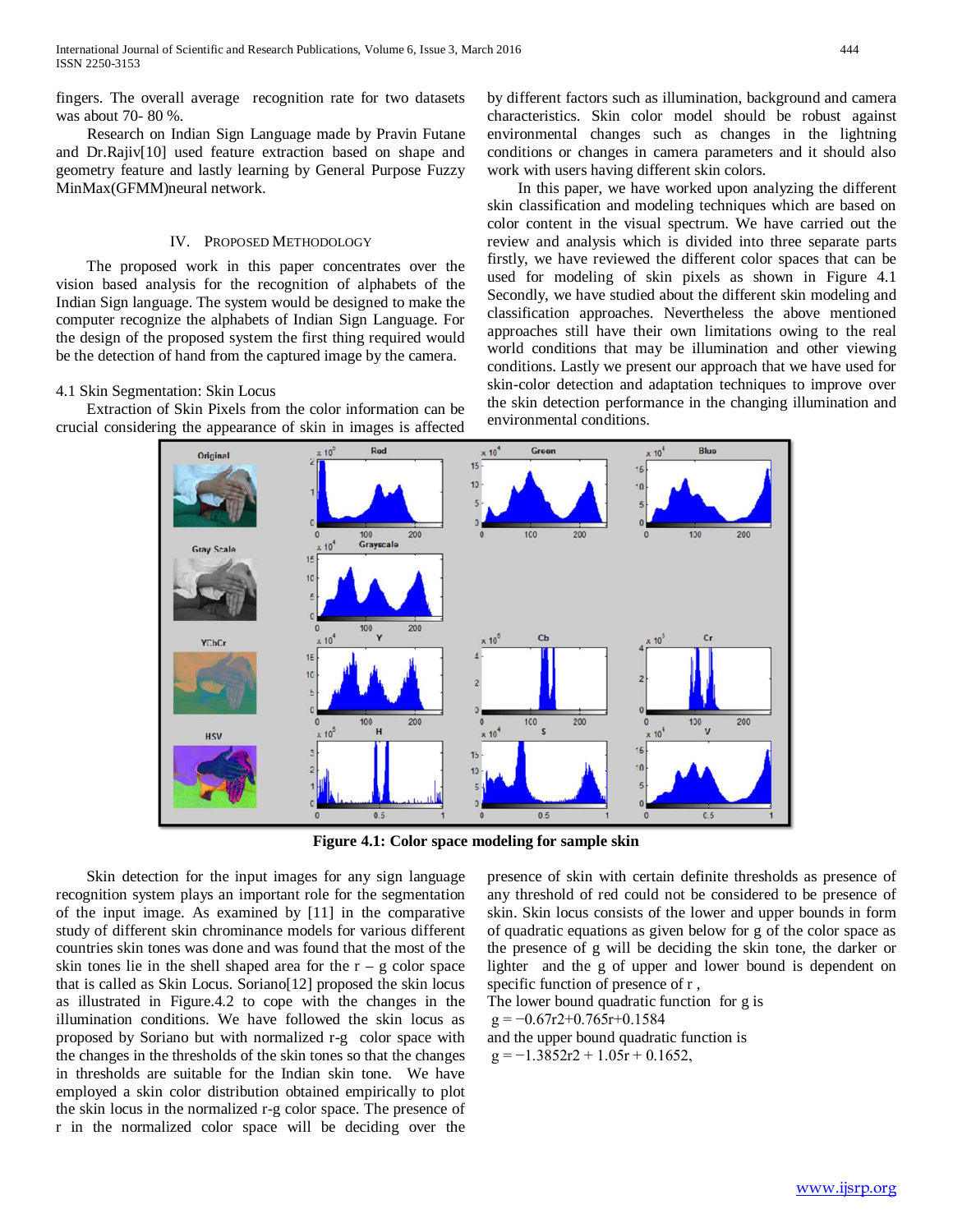$0.5$ 

 $0.8$ 

0.  $0E$ on a  $04$ o s  $0.2$ 0.1



#### **Figure 4. 2 Skin locus of QuickVideo camera[12]**

 The Figure 4.3 shows the results of skin locus plotted for different Indian skin tones ans has been observed that for darker or lighter skin tones the range of g and r in the r g color space plot varies over a range for g not varying much over the range but it has been found that it is the prence of red in the skin sample at certain threshold that decides that the candidate pixel is skin or not and g only decides about the darker or lighter skin

**Figure 4.3 Skin Locus obtained for different skin samples**

 The skin detection results for a few ISL gestures have been depicted and summarized below. The skin color pixels are white and the other ones are black in the skin –segmented image. In our proposed approach of recognizing ISL Gestures we have considered presence of skin as our data to be further processed to achieve our final goal of recognition of signs.

 The regions of the skin extracted from the input gestures will act as input to the Feature Extraction scheme of our work. Since our feature extraction method consist of dividing the complete input image to 64 subpatterns which will act as features

for the input gesture, thus it becomes essential that detection of skin from the input should be precise for detection of edges also. Importance of edges detection along with the skin segmented image is due to the fact such that the signs which are similar in appearance when considered two dimensionally, the presence of edge will act as feature which can differenciate such similar sign gestures. As can be viewed from Figure 4.4 edges are quite visible even for similar types of signs. Figure 4.4.shows the skin segmented results for a few alphabets of the Indian Sign Language.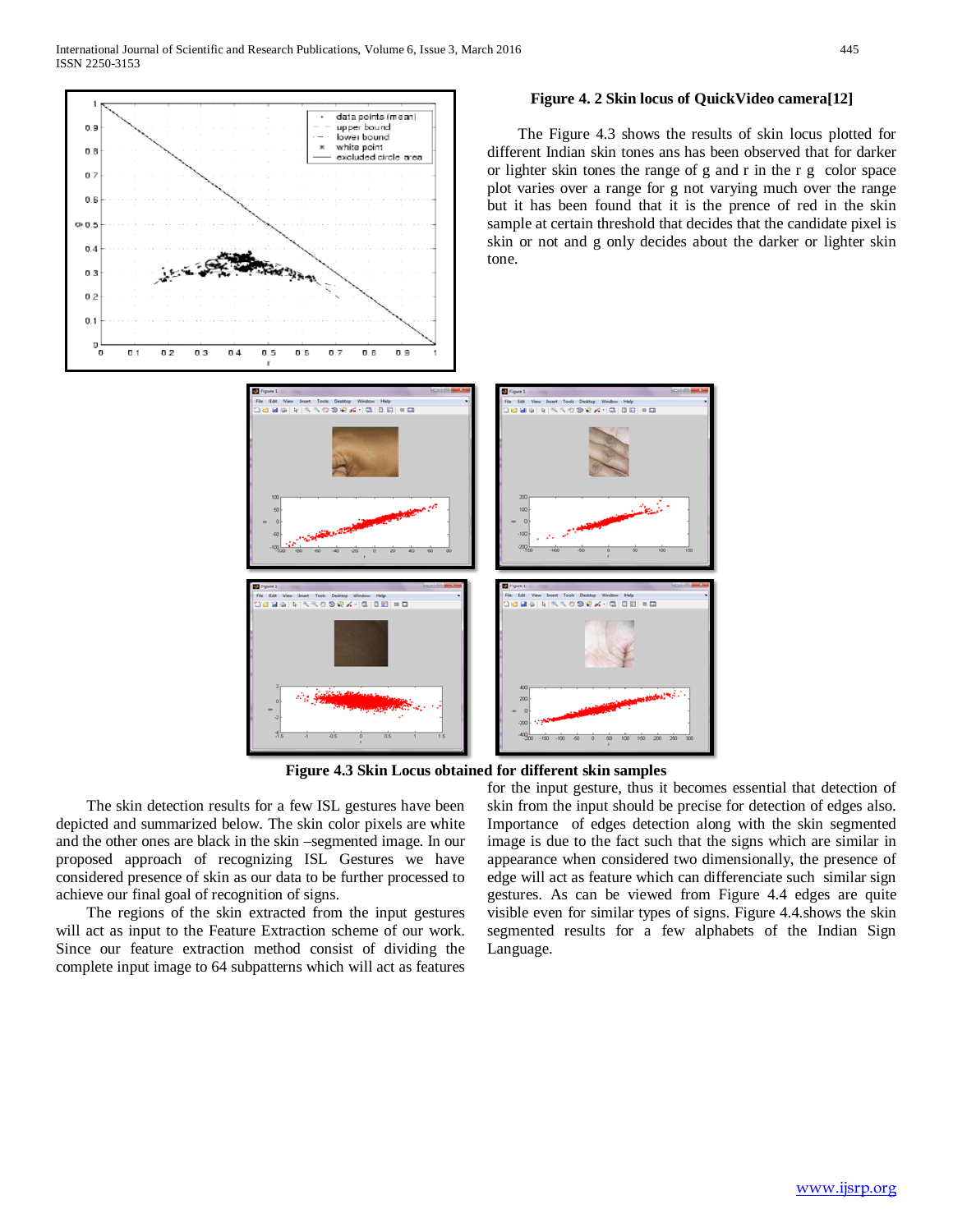

**Figure 4.4 Skin detection Results for different ISL signs**

 The structure of the recognition system is as follows. Initially the image of a sign gesture of ISL is obtained using an i-ball C8.0 web camera. Next stage is the segmentation of the skin pixels after preprocessing and filtering of the captured image. Further after the skin segmented image is obtained it is used to extract the features of the defined gesture for an alphabet of ISL. The extracted features from the segmented image would be used to train as well as test the system for ISL recognition by means of machine learning algorithms.

#### 4.2 Feature extraction

 Feature extraction of the skin segmented image is the most important step towards recognition of the Indian Sign Language alphabets. Once the segmented image is obtained the further step is to determine the features from the segmented image. This is important because not the segmented image as a whole might be useful and it might contain some useless or redundant image data. As can be observed from the Figure 4.4 that from the captured image the features corresponding to the particular sign might be contained in the data where the hands are present in the segmented image . Thus feature extraction stage of the recognition system is to represent the segmented image by a set of numerical features that might be according to the particular sign of the Sign language. Also by feature extraction we may reduce the redundant data and thus reducing the dimension of the feature vector.



**Figure.4.5 A Sample Input divided into its corresponding 64 feature vectors**

 According to [14] a set of features should fulfill following conditions:

 (1) Features of the images belonging to the same class must be similar to each other.

 (2) Images belonging to different classes should possess noticeably different features.

 (3)Last but most important the Features extracted from the segmented images should be scale, translation, and rotation invariant, which implies that recognition should be obtained irrespective of size, location, and orientation of the sign gesture. Our method of feature extraction uses the edge information to mark the boundries of the skin and the non skin pixels of the image. Next we find the centroid of the segmented sign followed by the direction of the sign in order to determine the feature vector.

 For Feature extraction we make use of the information of border for the sign gesture, the center of the sign gesture and the direction parameter of the sign gesture. The origin is from the center point of the sign from which are considered lengths of the vectors in all directions of the segmented sign.

 Consider dx and dy as the coordinates of the center of sign gesture , and px and py be the coordinates for a point on the periphery of the sign gesture then length of the vector will be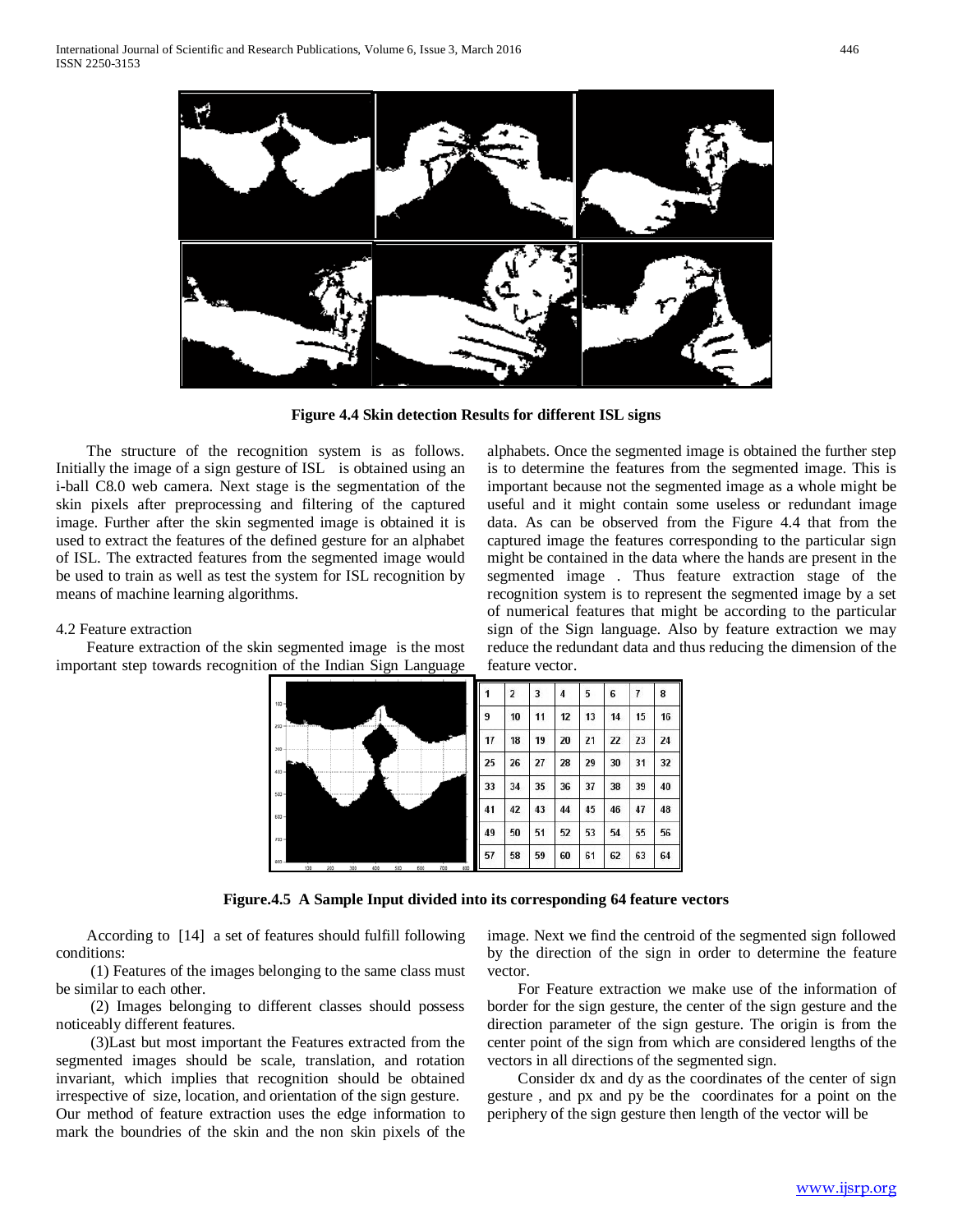$$
l_{dp} = \sqrt{(px - dx)^2 + (py - dy)^2}
$$

and the direction of the vector as

$$
\theta_{dp} = \tan^{-1}\left(\frac{py - dy}{px - dx}\right)
$$

 Two problems were encountered here. Firstly, how can we determine the useful part of the border, and secondly what should be the appropriate number of vectors to be used? The direction of the sign gesture is utilized in order to find the useful portion from the segmented image.

 We have utilized the Adaptive Neuro-Fuzzy Inference Systems (ANFIS)[15] Sugeno type Fuzzy Inference[16] system for the purpose of recognition of Indain Sign Language Alphabet gestures. To construct an ANFIS model for a specific Class includes

 • Determination of type of Fuzzy Inference System for the class, and

 • Obtaining the Training model using ANFIS by selected Fuzzy Inference System.

 Corresponding to each of the 26 alphabets of Indian Sign language an equivalent ANFIS model is built by the training procedure of the ANFIS. Every ANFIS model that is trained produces a output value 1 at the testing phase if the sign gesture presented at the input matches for the defined sign gesture for ISL in the ANFIS trained model. The output 1 corresponds to gesture sign recognized and thus that recognized alphabet is converted to text at the output.

 The recognition for the input sign that will be provided by the camera to the trained system will result in 64 outcomes. For the process of recognition from the trained modules for the Signs a voting scheme is followed in order to find that to which class does the input gesture belongs to.

#### 4.3 Effect of Cluster Radius for Training Data on Recognition

 It can be observed that the density measure for a data point is a function of the data point's distance to the other data points. Therefore a data point that will be having a number of neighbouring points will possess a higher potential of becoming a cluster center[17]. The cluster radius ra, will be defined as the radius of neighborhood. The points that will be lying outside this radius will exhibit less effect over the density measure of the trained system. Thus the choice of the value of ra, for the training data plays a significant role for the determination of number of clusters. Keeping smaller values of ra, would lead to large number of clusters, whereas larger values of ra, would lead to small number of clusters. The first cluster center is chosen to be the data point that has the highest density measure. Finally the cluster radius affects the complexity of the system in terms of number of rules to be generated for the Fuzzy Inference System as shown in Figure 4.5, 4.6 and 4.7. Larger values of ra would result in less number of clusters and, hence, results in a less number of rules whereas small values of ra means large number of clusters which in turn means larger number of rules generated for the Fuzzy Inference System.

 Therefore, value of ra might affect the recognition performance of the system considerably. It is observed that for small values of ra for the training data the recognition rate of the system is very high. But the choice of ra to be very small beyond certain threshold which might depend on other parameters of the system as to no of inputs , no of clusters generated or overlapping of clusters would also lead to misrecognition for any input sign gesture.

 The behavior observed for small values of ra is caused by a phenomenon called overfitting[18]. Overfitting is the situation in which the fuzzy system is fitted to the training data so well that its ability to fit to the testing data is no longer satisfactory. In our case, overfitting occurs when the number of rules describing the system is very large, which results in a very specific description of the training data as shown in Figure 4.6.This causes the system to respond very bad for any data that does not fit to that specific description, and therefore, it reduces the system's generalization capability. When the value of ra becomes too large, the small number of generated rules will not be sufficient to convey a good description about the system Figure 4.8. So the behavior will be bad for both training and testing data. Of course, we are not interested in a system with low generalization capabilities. Instead, we are looking for a system that is trained using training data and can perform well with testing data.



**Figure 4.6 Structure of ANFIS with** *ra =0.5*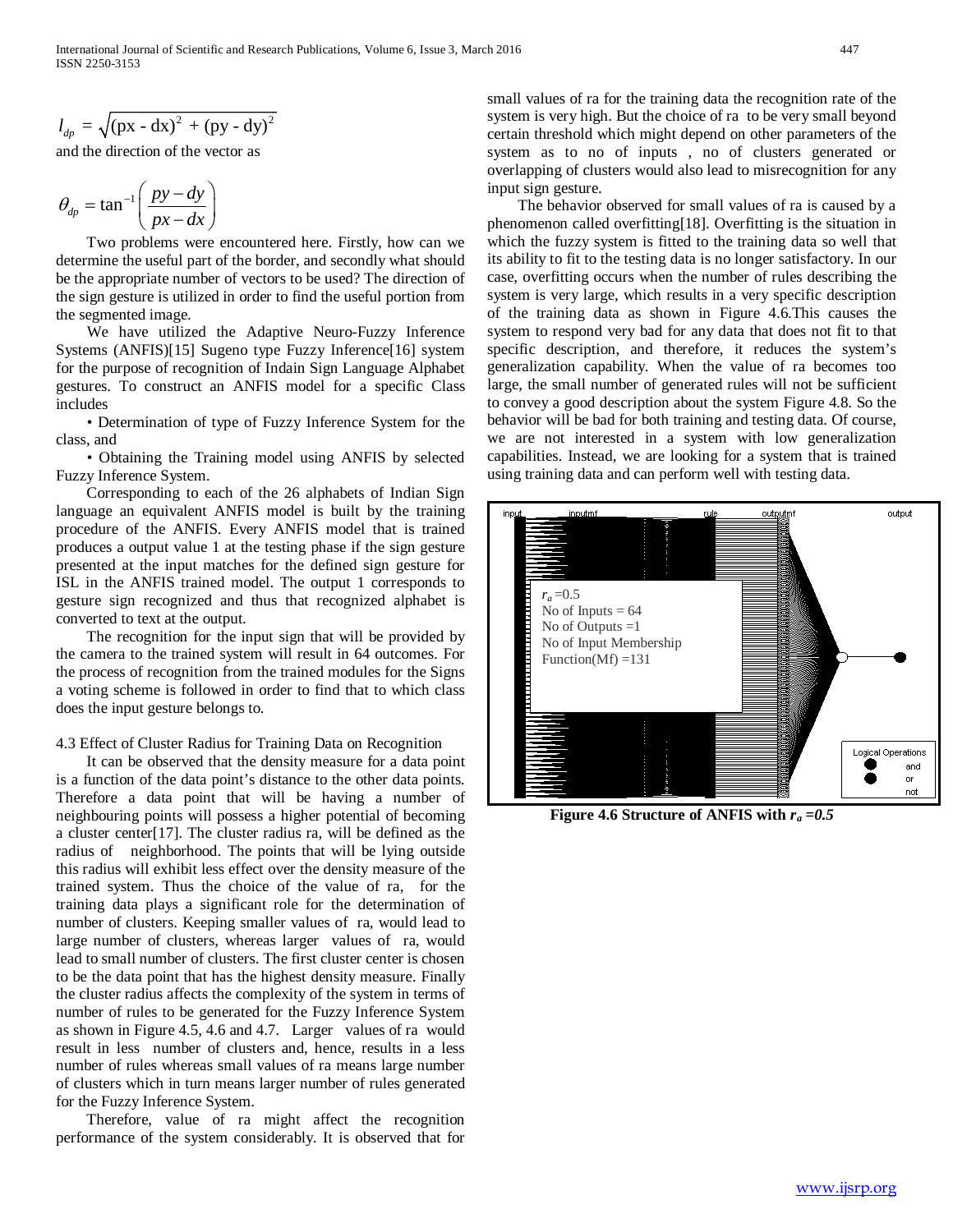

**Figure 4.7 Structure of ANFIS with**  $r_a = 0.6$ 



**Figure 4.8 Structure of ANFIS with**  $r_a = 0.8$ 

#### V. CREATION OF THE DATABASE FOR OUR WORK

 In order to approach the problem of translating signs into text it is necessary to create a database from videos of different signs by multiple signers. Unlike American Sign Language or British sign language, Indian sign language does not have a standard database that is available for use. Hence we have created our own database of Indian signs with reference to Indian Deaf Society [1]. The complete database representation for alphabets of Indian Sign Language is as shown in Figure 1.1 which shows alphabets A to Z for ISL wherein including signs of both single hand and two hand signs.



**Figure 5.1 Database Representation for ISL[Deaftravel.co.uk]**

 The data set used for our system for the purpose of training and testing is composed of sign gesture images of ISL for five different datasets of signs of ISL out of the 26 signs shown in Figure 5.1. Samples input corresponding to each sign gesture of ISL were taken from 5 different volunteers. For each signing gesture 100 samples each were used for training purpose.So we had a total of around 2611 training samples for the 26 alphabets of Indian Sign Language for which we obtained different combinations in form of five different datasets in order to test the ability of the system. Training was performed for maximum of 3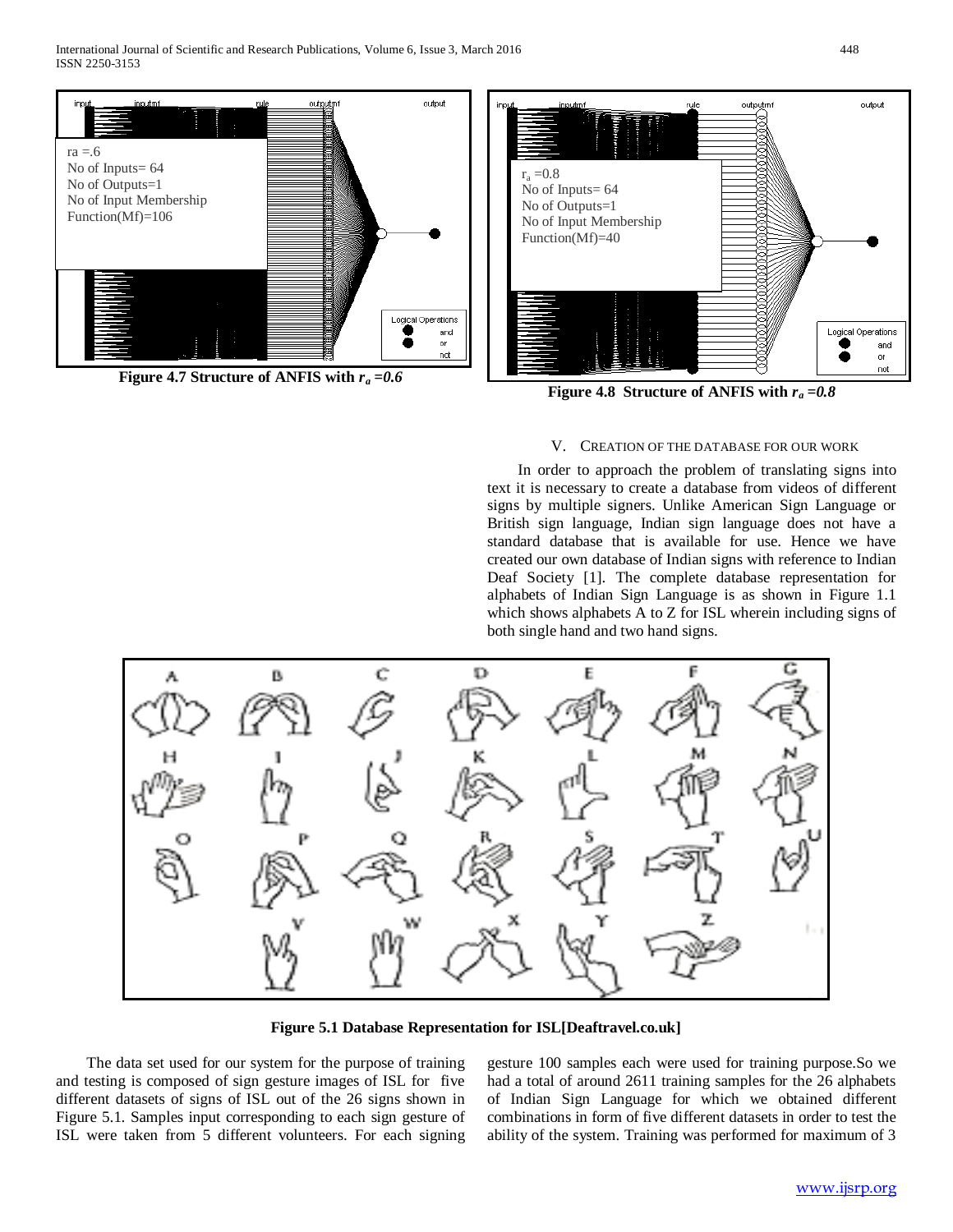International Journal of Scientific and Research Publications, Volume 6, Issue 3, March 2016 449 ISSN 2250-3153

epochs reached. The samples were taken from different signers of different age groups for example child or elderly and also for different skin tones. This was basically done in order to have the features extracted for the training datasets to have a variety of inputs. Following are our 5 datasets shown below.

Dataset 1: A, B, C, D, E, G, I, O, U, Q, X (Single and two hand signs)

Dataset 2: F, L, W, V, Y, H, J, N. (Single and two hand signs)

Dataset 3: K, M, T, P, R, S, Z. (Only two hand signs)

Dataset 4:A, X, G, B, D, E, K, T, R, Z. (Ten two hand signs)

Dataset 5: C, I, J, L, O, U, V, W, Y. (Nine Single hand signs)

 Here Dataset 1 , Dataset 2 and Dataset 3 combine to recognize all the 26 alphabets of ISL wherein these datasets comprise of both single hand and two hand signs mix in the dataset.

 Dataset 4 comprise of ten two hand signs only that is a database having one type of data all of two hand signs . Dataset 5 comprise of 9 single hand signs only that is a database having one type of data all of single hand signs .

 The experimental setup consists of a light background and preferably the signer wearing a light colored clothes. This controlled environment reduces tracking and segmentation problems. The RGB videos are acquired using a i-ball C8.0 web camera at a resolution of 1024 X 768 pixels. The images from camera are acquired under normal lighting conditions to simulate real-time environment. For training of system the case of Dataset 1 comprising of 11 signs a total of 4 different signers volunteered where each signer is asked to repeat the sign twenty five times under different conditions such that we provide a total of 100 training samples of each alphabet which turns out to be a total number of 1068 sign sample data for a set of 11 signs of alphabets of Indian Sign Language. The signs in our data base are presented in Figure 5.1 as shown below.



**Fig. 5.2 Created Database for our work**

## VI. RESULTS FOR DETERMINATION OF DATA FEATURE **VECTORS**

 The feature vector determined for the purpose of recognition of the alphabets is the 1X64 matrix vector obtained by dividing the input gesture image into 64 subblocks as shown in Figure4.5 The feature vector contains values corresponding to the presence

of data, for our case data is the presence of skin pixels in the input. The presence of the amount of the skin pixel candidates in each of the 64 subblocks may be different for different signs. There will a numerical value assigned to each vector in the 1X64 matrix as according to amount of the presence of data that in our case is skin data in the particular subblock. The feature vector for two different signs is depicted in form of graphical representation in the Figure 6.1 and Figure 6.2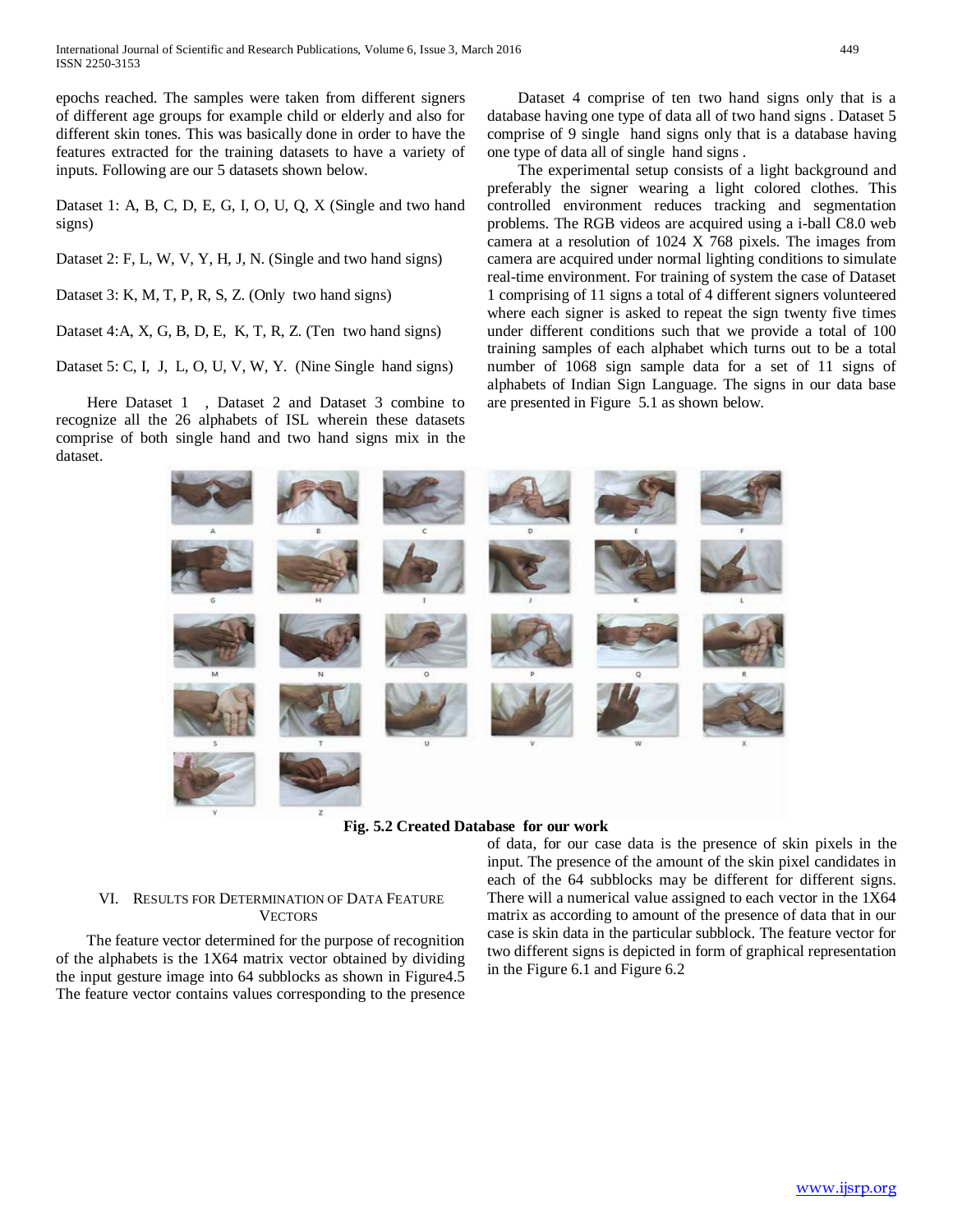

**Figure 6.1 Feature Vector Plot for Sign 'P'**



**Figure 6.2 Feature Vector Plot for Sign 'A'**

6.1Feature Vector of Similar Signs:

 From the above graphical representation of two different alphabets it is clear how the feature vectors of different symbols will differ from each other and thus recognition will highly depend on these features.



**Figure 6.3 Feature Vector Plot for Sign 'E'**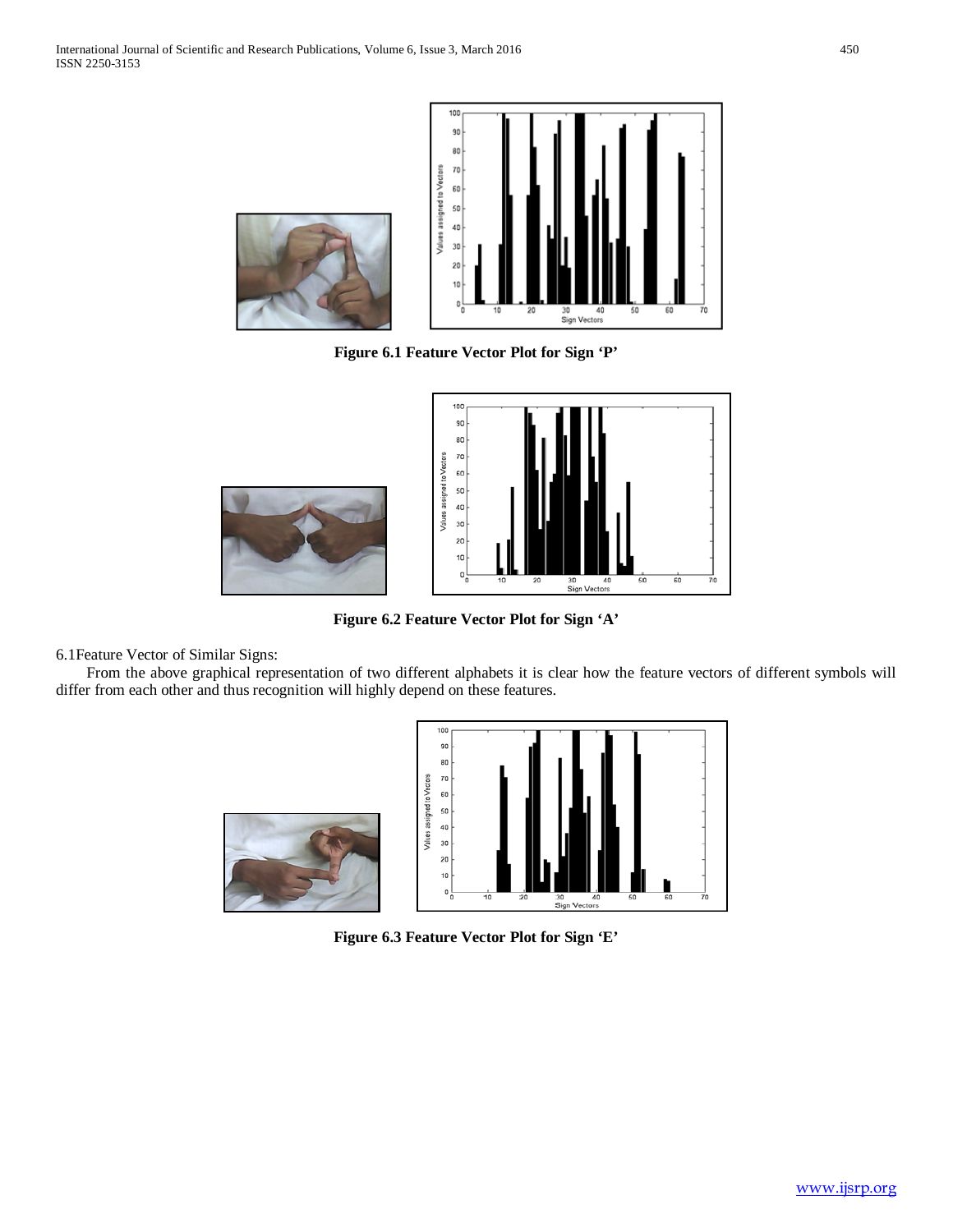

**Figure 6.4 Feature Vector Plot for Sign 'F'**

 From the figures 6.3 and 6.4 it is very clear that how the Feature vector of two similar kinds of signs are quite similar which might affect the recognition of such similar signs.

#### VII. RECOGNITION OF THE SIGNS OF ISL ALPHABETS

 Each alphabet of ISL having its unique 64 vectors is used to obtain a training model for the purpose of recognition of alphabets. The actual recognition is obtained by providing the input ISL sign gestures through the webcamera and providing the features of the same after the skin detection and preprocessing stage to the ANFIS trained model. The feature extraction phase will result in 64 different responses. The classification of the input sign gesture by a voting scheme according to the clusters formed out of the training process.



**Figure 7.1 Plot of Training Dataset 1**

#### VIII. RESULTS

 The performance of our system has been evaluated on the basis of the ability of the system to correctly recognize the alphabets sign gestures to their corresponding input gestures. The recognition rate defined for the system is the ratio of the number of correctly recognized gestures to the total number of input gesture samples. Experiments show that the system can work correctly with sufficient training data, to extend the training database is only a compromise to reduce the lack of training data. Most of the misclassified samples correspond to the gestures that are similar to each other. As an example, Figure 6.3 and Figure 6.3 show the gestures "E" and "F". Because these gestures are similar, their corresponding features are also similar. Therefore, it is probable for a sample of the gesture "E" to be classified as "F" or vice versa. Figure 7.1 shows plots of training for dataset 1 that is for each alphabet approximately 100 samples have been obtained and the same process is repeated for total 11 signs of dataset 1. The datasets 1, 2 and 3 in different combinations comprise of all 26 signs whereas the dataset 4 and 5 are separately for only single handed and only two handed signs.

| ISL                                    | Test | Error | Recognized | % Recognition |
|----------------------------------------|------|-------|------------|---------------|
| Sign                                   | Data |       |            |               |
| $\overline{A}$                         | 100  | 7     | 93         | 93%           |
| " $B$ "                                | 100  | 12    | 88         | 88%           |
| $\overline{C}$                         | 100  | 5     | 95         | 95%           |
| $\overline{\mathbf{D}^{\prime\prime}}$ | 100  | 26    | 74         | 74%           |
| E                                      | 100  | 29    | 71         | 71%           |
| $\overline{\mathbf{f}}$                | 100  | 17    | 83         | 83%           |
| " $O$ "                                | 100  | 18    | 68         | 68%           |
| $\overline{U}$                         | 100  | 22    | 64         | 64%           |
| "Q"                                    | 100  | 32    | 72         | 72%           |
| "X"                                    | 100  | 36    | 71         | 71%           |

#### **Table 7.1 The ISL Sign Dataset 1 for Recognition**

8.1 Recognition Performance of Dataset 1 for ISL Signs

 For dataset 1 that is the 11 alphabets "A, B, C, D, E, G, I, O, U, Q, X" which comprise of both Single and two hand signs , thus the recognition results in this case would exhibit the capability of the recognition system to be able classify for both types of signs in a single training dataset. It has been observed that most of the misclassification results for were for the alphabets "O" and "U" due to similarity in the features of these two alphabets.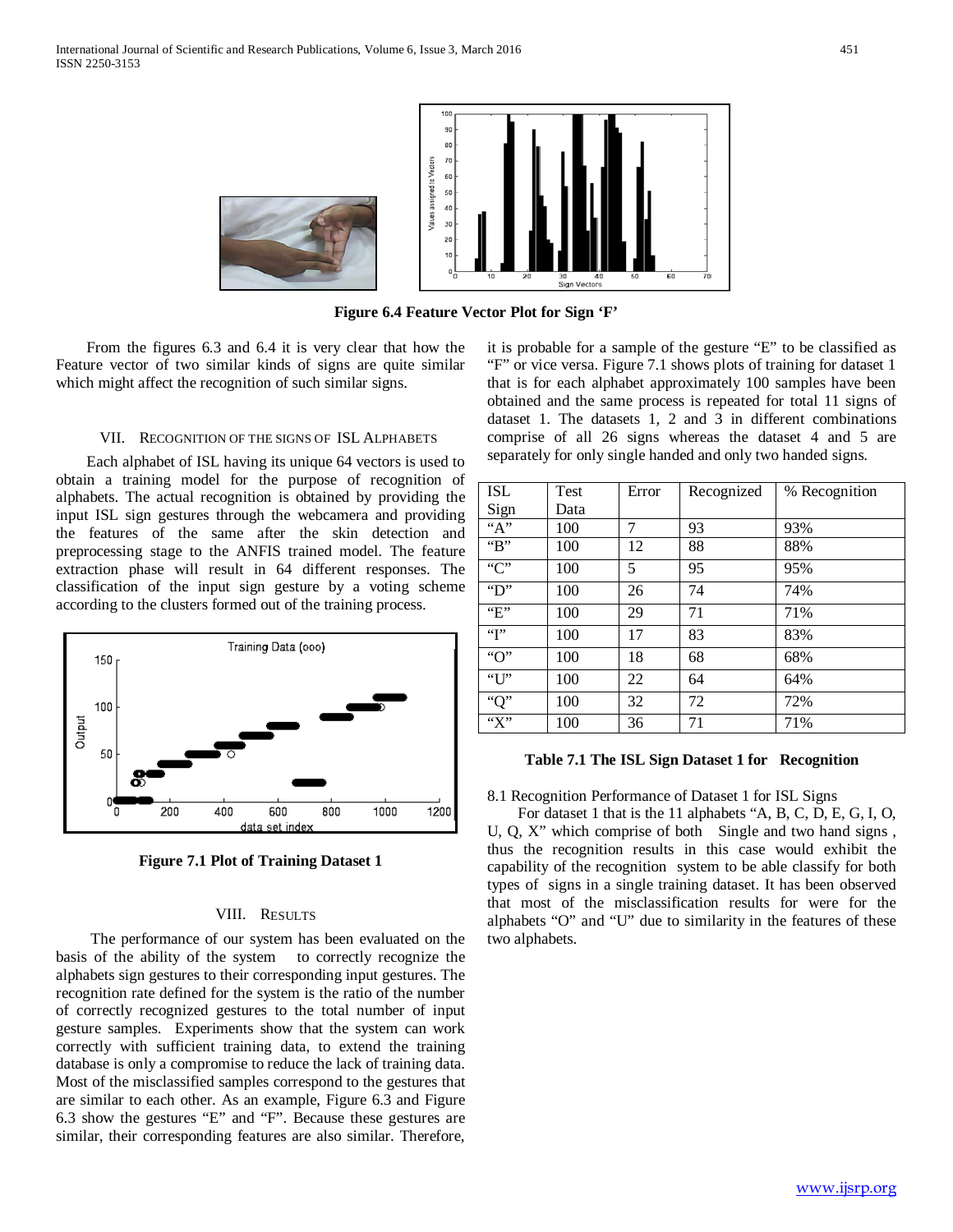International Journal of Scientific and Research Publications, Volume 6, Issue 3, March 2016 452 ISSN 2250-3153





8.2 Recognition Performance of Dataset 2 for ISL Signs

 For dataset 2 that is the 8 alphabets "F, L, W, V, Y, H, J, N" which comprise of both Single and two hand signs , thus the recognition results again in this case would exhibit the capability of the recognition system to be able classify for both types of signs in a single training dataset. For dataset 2 it has been observed that most of the misclassification results for were for the alphabets "H" and "N" due to similarity in the features of these two alphabets.





8.3 Recognition Performance of Dataset 3 for ISL Signs

 For dataset 3 that is the 7 alphabets "K, M, T, P, R, S, Z" which comprise of only two hand signs, thus the recognition results in this case would exhibit the capability of the recognition system to be able classify for all two handed signs in a single training dataset. For dataset 3 it has been observed that most of the misclassification results for were for the alphabets "K" and "P" due to similarity in the features of these two alphabets.

**Dataset 3:**



8.4 Recognition Performance of Dataset 4 for ISL Signs





 For dataset 4 that is the 10 alphabets "A, X, G, B, D, E, K, T, R, Z" which comprise of only two hand signs, thus the recognition results in this case would exhibit the capability of the recognition system to be able classify for all two handed signs in a single training dataset.For dataset 1 it has been observed that most of the misclassification results for were for the alphabets "A" and "X" due to similarity in the features of these two alphabets.

8.5 Recognition Performance of Dataset 5 for ISL Signs